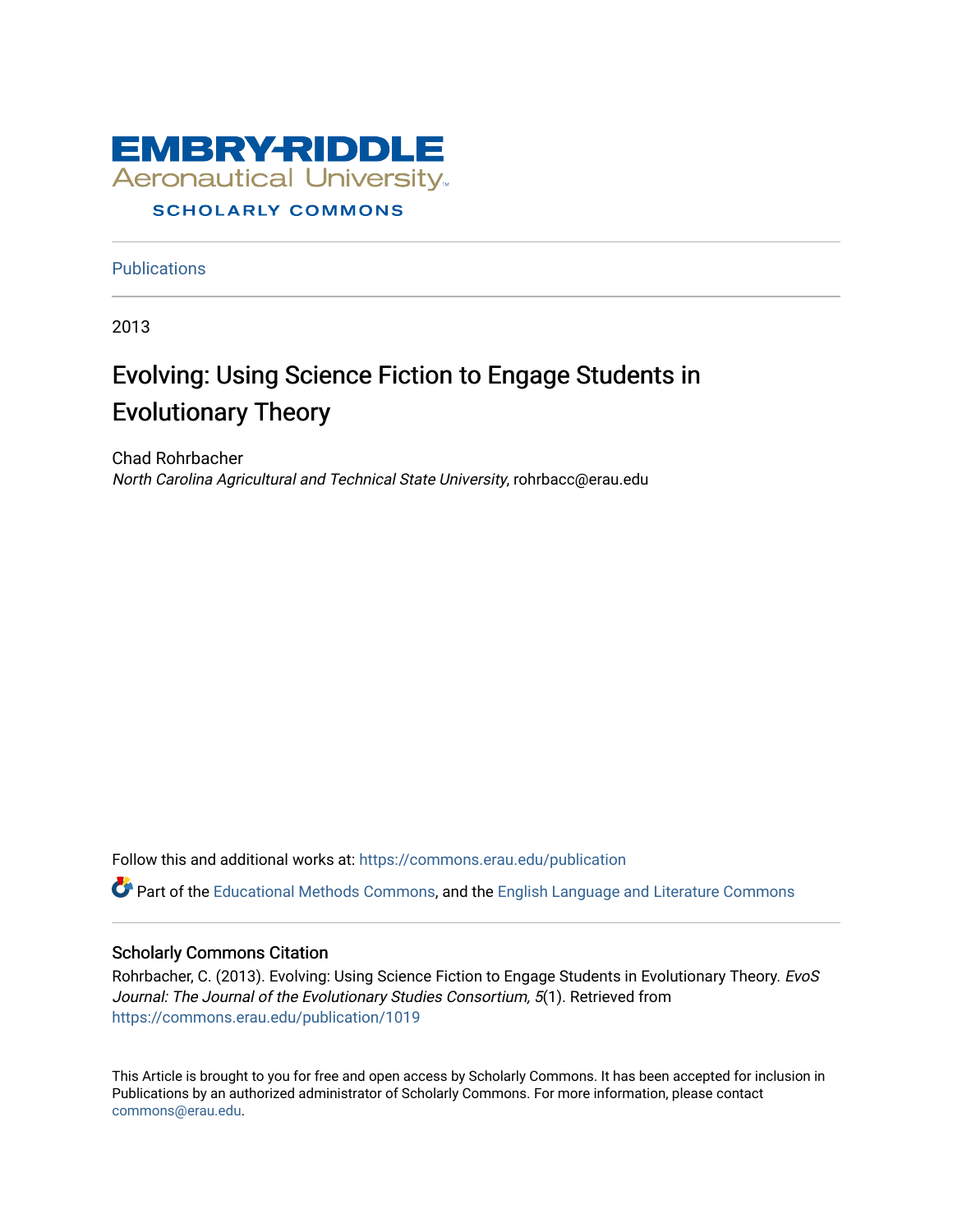# **Evolving: Using Science Fiction to Engage Students in Evolutionary Theory**

Chad Rohrbacher\*

Department of English, North Carolina A&T State University

# **ABSTRACT**

Evolutionary biology is not well-understood by a majority of the population. Many misperceptions and misconceptions exist as well as outright resistance to the theory. Various teaching and learning strategies have been tried in an attempt to involve students in exploring the theory, with mixed results. The use of science fiction to engage students in this area has been sparse, and virtually no quantitative assessment of learning with the method has been done. Using Origins, an anthology based on evolution, we created an interdisciplinary teacher's resource manual that will be offered free to teachers. This paper examines some of the difficulties biology teachers face in the classroom. It also explores the importance and benefit of interdisciplinary thinking and the significance of stories on student thinking. Future research opportunities are considered.

# **KEYWORDS**

 $\overline{a}$ 

Evolutionary Biology, Evolution, Science Fiction, Interdisciplinary Teaching, Teaching and Learning, Curriculum

Imagine a group of humans who, some years ago, merely drew on walls to communicate their understanding of the world. As they developed, they learned to speak and to operate machinery. However, as their understanding of the world increased, so did their recognition that there was much they did not comprehend. For simplicity's sake, they just wanted to push it all aside.

Those humans are real. They are here today, and are sitting in your nonmajor biology courses. Imagine their consternation regarding not only the content, but also the concepts that may even challenge some of their personal beliefs. The difficulty is how to get students comfortable with the material and, ideally, make them more open to science and scientific concepts. One answer: Stories.

Delving into science and scientific concepts through various art forms is nothing new (Asimov, 1968; Finch, 2000; Bixler, 2007; Kilby-Goodwin, 2010; Pierce, 2001; Raham, 2004). Professors have long used art in their classes to explicate, illustrate, and question theories; however, much of the work seems to be done in

AUTHOR NOTE: Please direct correspondence to Chad Rohrbacher, Department of English, North Carolina A&T State University, 207C Hodgin Hall, Greensboro, NC 27411. E-mail: *cmrohrba@ncat.edu*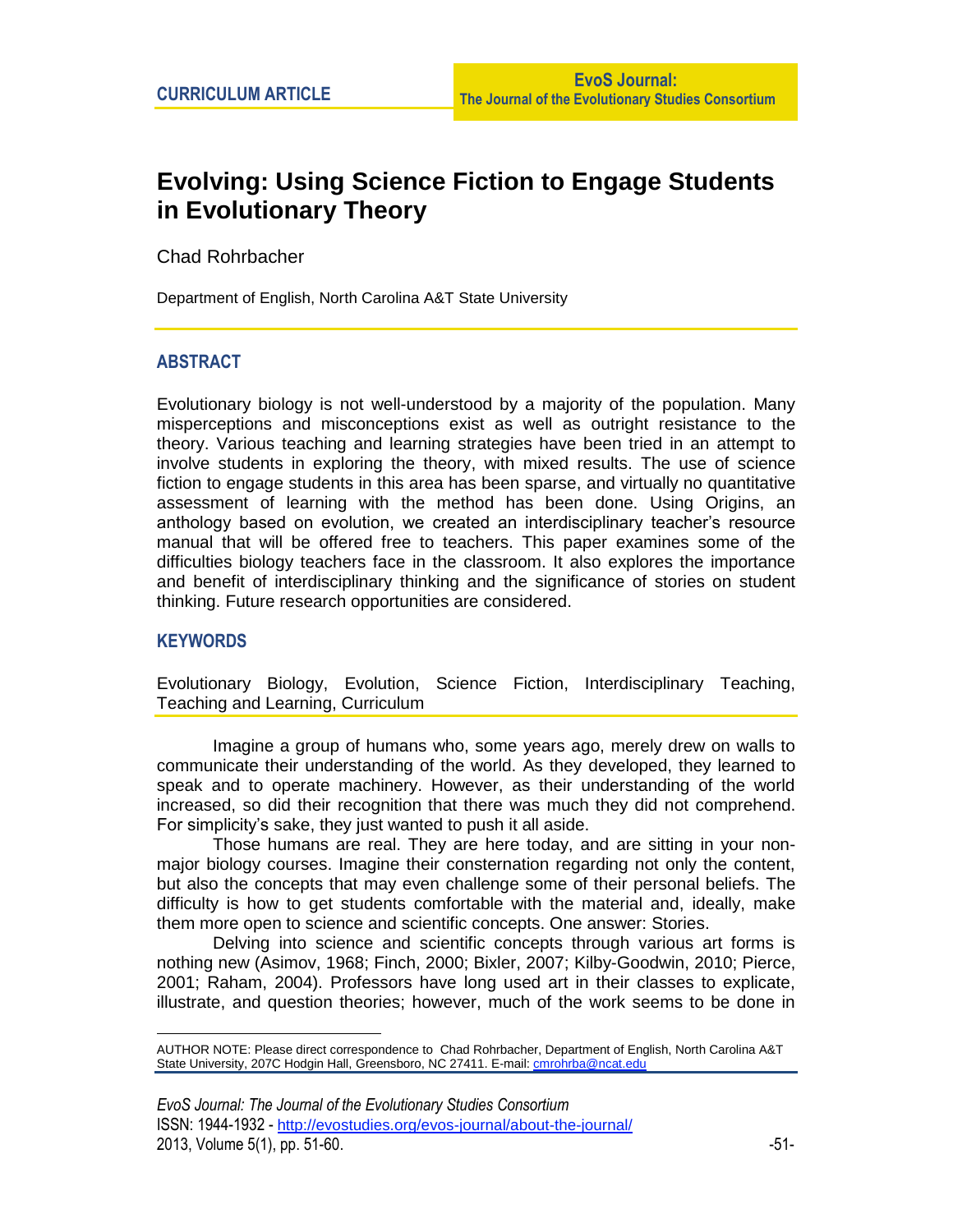physics. The intersection of evolution and art is one area that could be more fully explored. Not only would this allow for more in-depth, thoughtful discussions concerning evolution; it might also engage students to interact and appreciate science in more profound and complicated ways.

Anyone familiar with teaching evolution understands the difficulty inherent in communicating the theory. First, many students just don't care enough about the subject. Besterman and Baggott la Velle (2007) state that students find evolution "boring" (p. 76). Further, research (Alters and Nelson 2002; Evans 2006) notes that a large swathe of the population has little to no understanding of evolutionary theory. Hoffmaster (1986) showed there is a belief in a variety of pseudoscience among college students. Even more disturbing, Smith (2010b) highlighted a great deal of research showing public high school teachers and university undergraduates not only resist abandoning these misunderstandings and misperceptions, but continue to resist even after completing courses in evolution that take advantage of the current research.

Many challenges to address those preconceived notions exist due to teacher and student trepidation. Sundberg and Dini (1993) documented that teaching and learning about evolution can be conceptually difficult, stressful, and even fear inducing for many learners. Brem, Ranney, and Schindel (2003) underscored the fear for teachers, specifically, highlighting their lack of content and pedagogical knowledge, lack of resources, pressure or potential conflict from students, parents, or the public, and their own view that teaching only one view is wrong.

One way to address these significant barriers to teaching and learning evolution is by thinking about the topic in new ways. McKeachie, Lin, and Strayer (2002) call upon instructors to make learning interesting and to stimulate student curiosity. Dr. Randall Hayes, an Assistant Professor of biology, and I, an Assistant Professor of English, decided to explore the use of fiction to teach evolution based on the anthology, *Origins: Tales of Human Evolution* (Reynolds, 2009).

In our free two-pronged resource manual, *Origins: The Science Behind the Story* (Rohrbacher & Hayes, in press), for teachers in high school and undergraduate biology courses, we attempt to be as comprehensive as possible to alleviate biologists' fears of teaching literature. The manual offers a brief synopsis of each story, a breakdown of characters, and even a list of vocabulary. It further offers ideas on how to use literature in story, suggests some assessment tools, shares a number of other resources, and suggests possibilities to connect the story to the biology presented in the story. While loosely based on Mike Brotherton's anthology *Diamonds in the Sky* that explicitly compiled stories with "ample and accurate astronomy" ("mikebrotherton", n.d.), we believe this is the first time a complete anthology was used to study and teach evolutionary theory. More significantly, we recognize that teaching fiction, like any other skill, must be developed. This free resource manual developed by professionals in their respective fields to accompany the anthology seems to be the first of its kind. We hope it will spark many partnerships between private publishers and the public sector with the ultimate goal of aiding biology teachers in using fiction in the classroom to teach sound theory.

First, I will offer the rationale for using fiction to teach evolution, including the importance of interdisciplinary thinking. Next, I will share the process by which we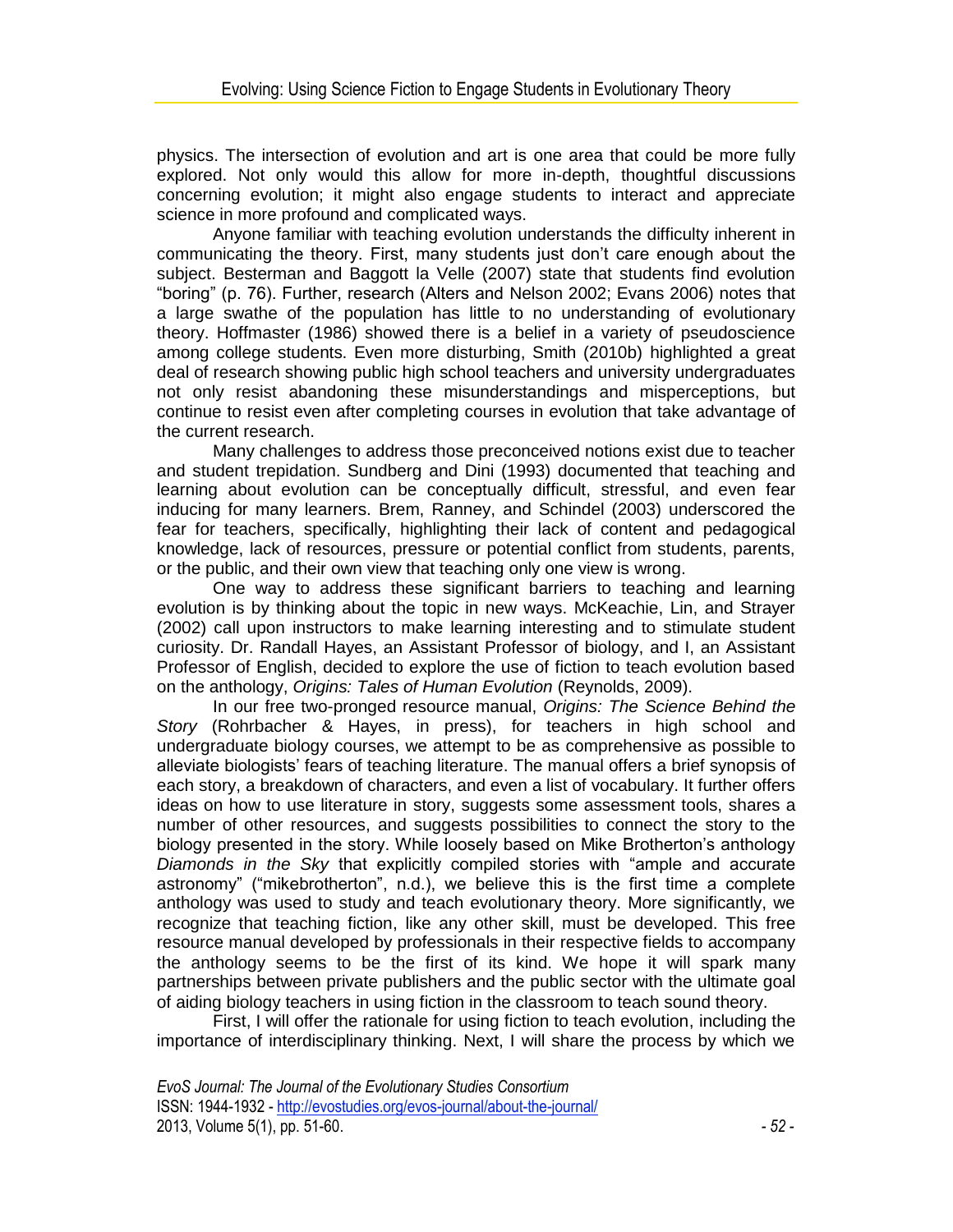identified a viable anthology based on evolution. The teacher's resource manual and suggestions of implementation are followed by our future planned assessments and goals.

# **INTERDISCIPLINARY THINKING**

Interdisciplinary thinking is integral to students today. The National Council for Teachers of English (NCTE, 1995) stated, "educational experiences are more authentic and of greater value to students when the curricula reflects real life, which is multi-faceted rather than being compartmentalized into neat subject-matter packages" (para. 2). Joseph Piro (White, n.d) claimed that in order to truly cultivate the 21st century skills students need to be successful, educators need to bring STEM closer to the arts. After a great deal of research, Astin (1993) concluded that the "true-core" interdisciplinary approach was the only general education curriculum that appeared to have a significant and positive effect on student development outcomes and student satisfaction (p. 425). For students not merely to survive, but to thrive in today's complex world they need to learn about its complexities in unique, integrative ways.

Merely relying on one's specific discipline without engaging the intellectual imagination inherent in all students is missing the opportunity to make a lasting impression on the student. As educators, we want students to have significant learning experiences rather than forget the material five minutes after the final. Fink (2003) explained that significant learning takes place when meaningful and lasting classroom experiences occur. Researchers (Kavaloski, 1979; Newell, 2001) have identified a number of distinct educational benefits of interdisciplinary learning including: Recognize bias; think critically; tolerate ambiguity; and acknowledge and appreciate ethical concerns. Bransford (2000) underlines the significance of how interdisciplinary thinking helps students overcome a tendency to maintain preconceived notions (as cited in "Starting Point: Teaching and Learning Economics," n.d.). This is especially pertinent when one considers teaching evolution - a topic that comes with layers of social and political baggage.

Many biologists may have a difficult time justifying the use of art in in their class. They may think that injecting interdisciplinary material may take time away from their discipline knowledge. However, as Fransella and Thomas (1988) point out, teaching and learning are constructions "invented by humankind" (qtd. in Jorg, 2009, p. 2); therefore, there is opportunity for reinvention. Indeed, reinvention may be a necessity. Alan Brinkley argued the false choice between science and humanities should be addressed by highlighting how both science and arts are "essential underpinnings in a complex and diverse and turbulent world" (2009, para. 5). Further, by including interdisciplinary material, educators may be moving students beyond the lower-order learning skills like memorization and towards higher-order concerns like analyzing, synthesizing, and making judgments. For example, a student may have to analyze a story, judge its applicability to science, and synthesize it with evolutionary theory.

Arts in the sciences serve multiple purposes, not the least of which is improving the student overall. The Neuroeducation Study done in 2009 led by Johns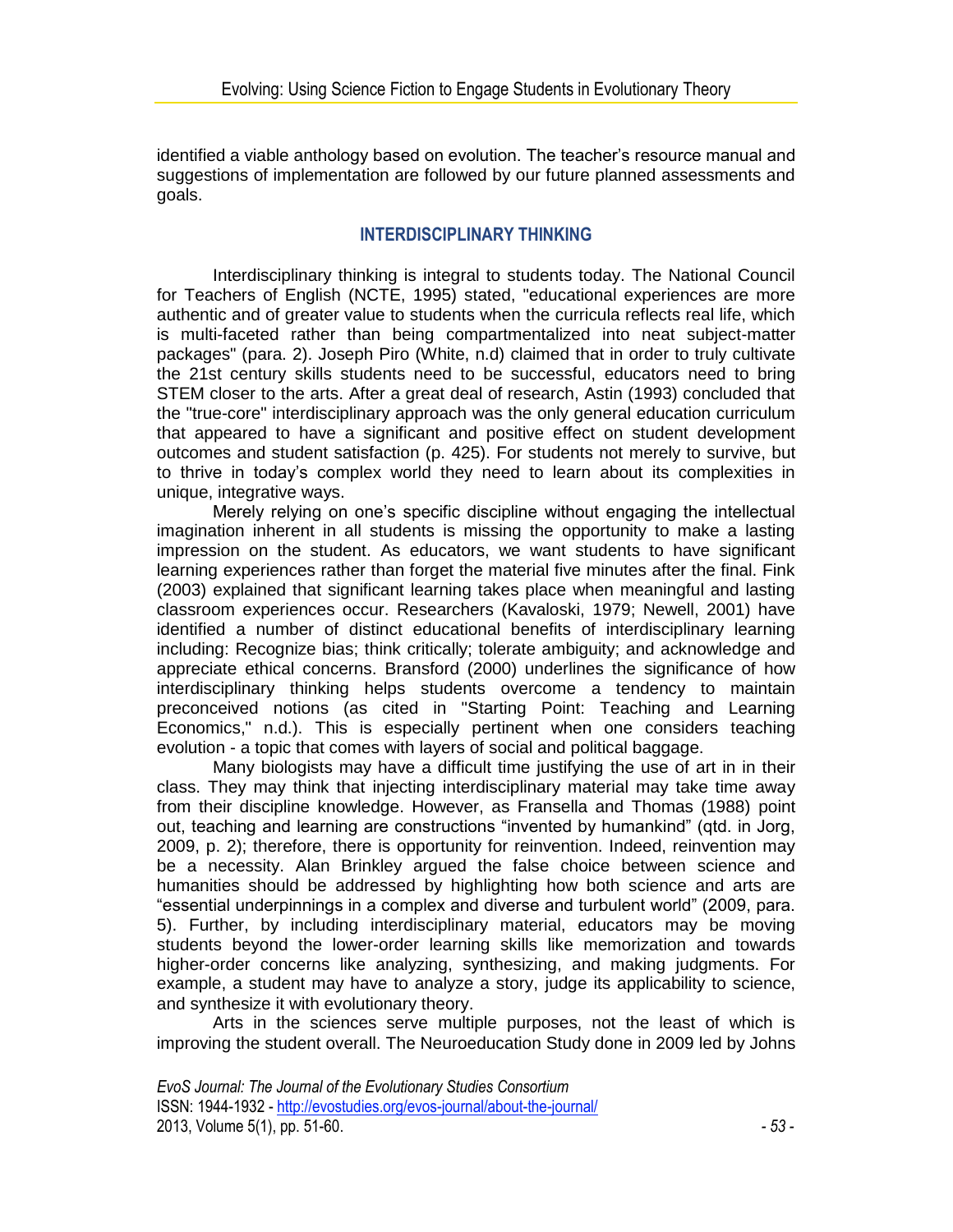Hopkins University and the Dana Foundation, showed that arts education improves student cognition, memory and attention skills in the classroom as well as a range of life and academic skills (Mehta, 2009). Chairman Landesman of the National Endowment for the Arts (NEA) said, "The arts provide us with new ways of thinking, new ways to draw connections…and they help maintain our competitive edge by engendering innovation and creativity" (White, n.d., para. 52). The classroom experience needs to be as creative and diverse as the students are. As Rocca (2010) noted, straight lecture is generally being replaced by other, more participatory methods like discussions, dyadic work, and peer review. Rocca (2010) continued that today's students demand more interaction from their classroom experience. Thus, for this type of student a large lecture hall will not suffice, especially for something like evolution that comes to the table with a host of misperceptions and misconceptions. Ultimately, when students are challenged and find the material new and engaging, they will have a significant learning experience concerning the material.

# **SCIENCE FICTION**

Stories give us meaning. They shape the world into manageable, understandable bits. The complexity of evolution may intimidate some students; and for the science teacher, finding ways to demystify and reclaim the science from the other more egregious non-scientific narratives is to replace them with new, interesting stories. Narrative allows students to imagine the possible, and if they can imagine it in fairly "realistic terms" and combine it with the actual scientific record, it might be the first step toward accepting evolution.

Stories may ultimately help instructors facilitate discussion and exploration, and act as a point of departure for further research on evolution. One difficulty biology teachers face is when students remain unconvinced of the scientific evidence. In cases such as this, fiction may be a new tool for teachers that will allow students to reimagine and reengage evolution without challenging their sensibilities. Rocca (2010) notes a great deal of research concerning students' class participation. Students may feel inadequate or intimidated by other students and/or professors, and therefore not get involved; however, we believe fiction may alleviate some of those issues. Fiction's human element automatically eases student's concerns about being challenged and they are more likely to participate in class.

Importantly, fiction does not require students to "believe," but rather to question. As previously discussed, students often come to class with very personal reasons against evolution. No matter the amount of rational evidence that is presented, these students may feel like they are personally being attacked. However, Finch (2000) explains science fiction's purpose is not to accept a position, but to consider possibilities. Dr. Hayes and I believe professors can take advantage of fiction and use it as a doorway to imagination so students can consider possibilities. Czerneda (2006) describes how science fiction digs into concepts with imagination, creativity, and a thorough appreciation of consequences. Once students are willing to discuss the fiction, they may be more likely to engage the scientific material (Bixler, 2012). Bonwell and Eisen (1991) developed this idea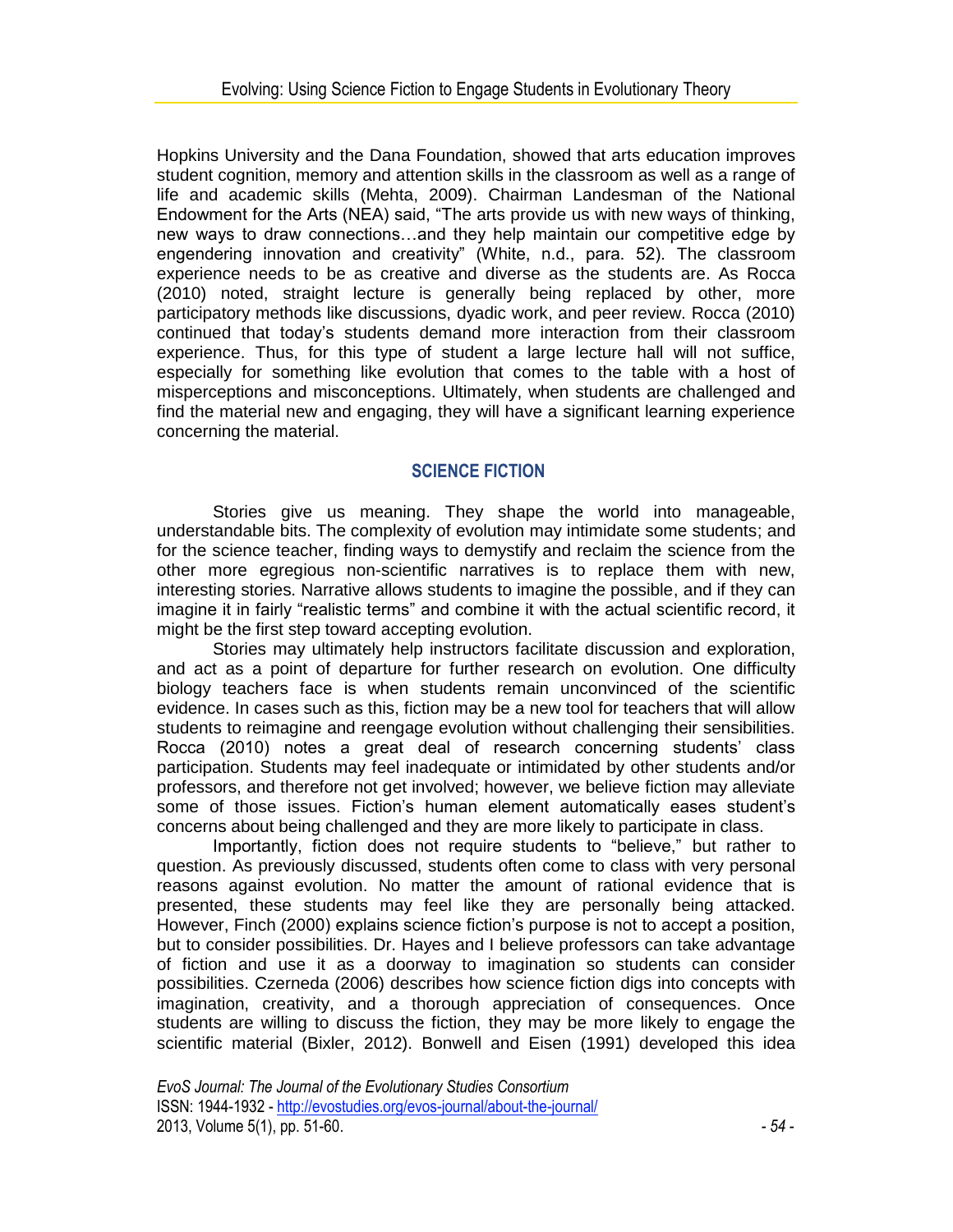saying that the positive effect of science fiction was its ability to spur true scientific thinking, such as application, analysis, synthesis, and evaluation.

While students consider possibilities investigated in the stories, they are also influenced. Gottschall explains that psychological research repeatedly shows people's "attitudes, fears, hopes, and values are strongly influenced by story" (n.d., para. 4). Gottschall continues saying fiction seems more adept at influencing beliefs than academic writing. Green and Brock's (2002) studies shows that the more absorbed readers are in a story, the more the story changes them. Ideally, stories on evolution will get students to question their preconceived notions concerning evolution and trigger a willingness to openly examine the theory.

Using science fiction to explore scientific concepts has been proven effective by other scientists. Dubek et al. (1990) completed an extensive experiment involving close to 1000 students in a controlled study. They found 80 percent of students improved in at least one of the variables: Improved attitudes toward science, knowledge of the scientific discovery process, and cognitive development. Further, 68 percent of teachers found the strategy so worthwhile they trained another teacher in the process.

# **ANTHOLOGY CHOICE**

Every class begins with learning goals that direct the pedagogy and coursework. Smith and Siegal (2004) offered two goals for any evolutionary biology course: One is for students to get a meaningful understanding of evolutionary principles; and two, they should gain an acceptance of evolution as the best explanation of the origin of new species from existence of a preexisting species. These learning objectives are clear and concise and helped direct our search for a good anthology.

The first practical criteria that guided our anthology search was looking for a book that contained many illustrations of evolution with engaging characters and good stories. The anthology we settled on, *Origins: Tales of human evolution*, has seven stories by authors like Gerri Leen, Jenny Blackford, and Mike Resnick. The stories begin at 3,000,000 years ago and move forward in time, ending with Resnick's story that touches on multiple time periods of human existence including a possible future.

*Origins* follows a principle that Asimov (1968) pointed out: The short stories should be well adapted for illustrating some scientific point or initiating discussion. Each of the stories offers multiple opportunities to examine a particular claim or different perspectives. Consider the story "Dawn of Reason" that follows The Hunter and his tribe/clan as they flee from two formidable antagonists: a blizzard that brings starvation and the "Others" who took their homes and land. One could examine the effect that environment or cultural factors had on human evolution. Further, we wanted stories that would be as close to the science as possible. As Czerneda (2006) stated, good science fiction stories rely on scientific principles to direct thinking through possible consequences. "Arrows of Apollo" alludes to the scientific principles underpinning bacterial warfare and the significant effects it has on human beings in their environment.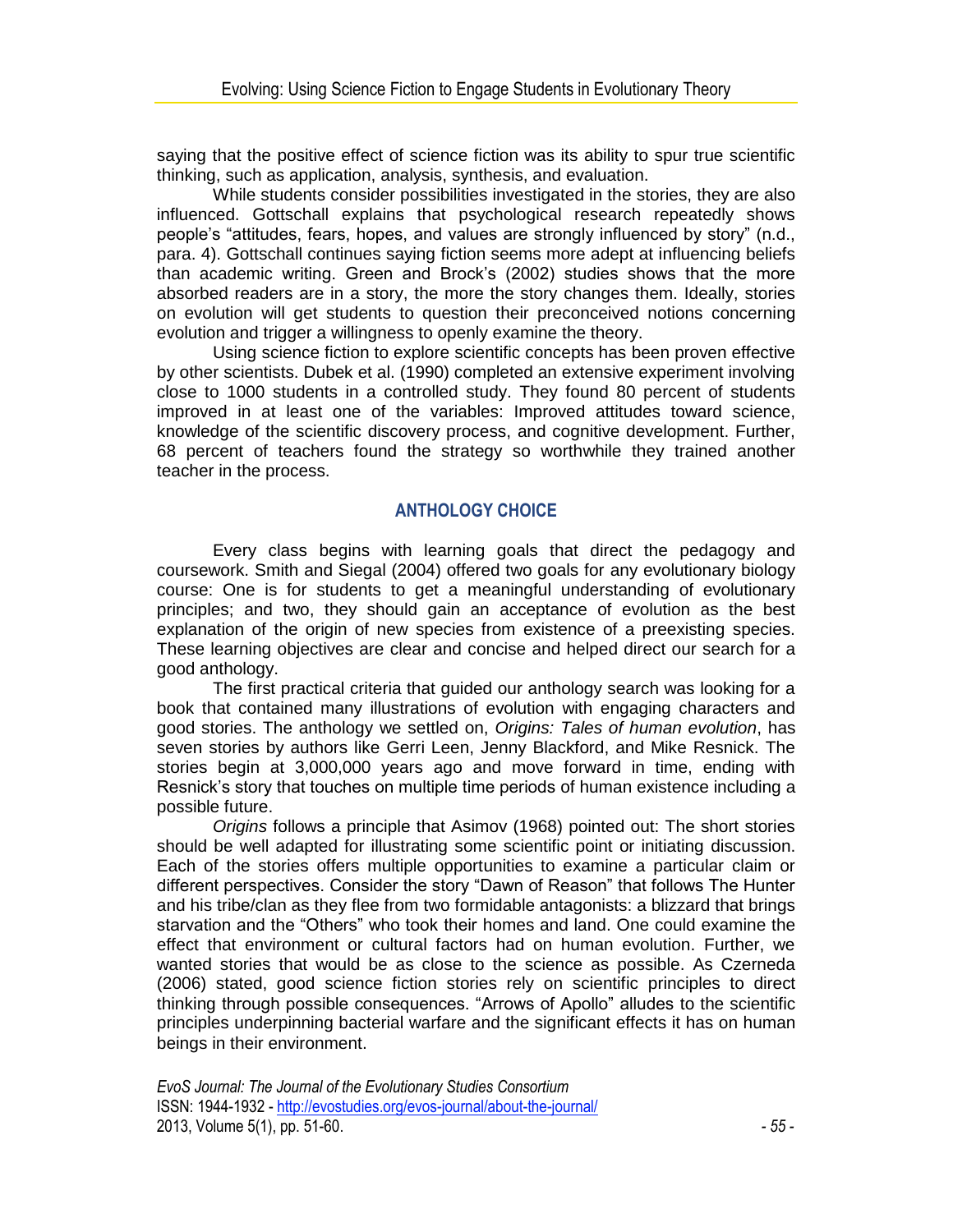Catley (2006) argues that teaching evolution has become synonymous with natural selection. In 2009, Catley and Novick further this idea, arguing that students need to understand that over vast periods of time "seemingly insignificant changes do accumulate, often with major impacts" (p. 13). The anthology highlights multiple small changes in physical and mental attributes, as in the story "The Ugly Ones," that depicts the time period where humanoids started to evolve in different ways including body hair, tool usage, and mythmaking.

#### **MANUAL**

As previously mentioned, for many reasons some biologists find it difficult to cover evolution. One way they address that problem is by framing evolution in terms of lower animals and plants, or resort to indirectness instead of directness by expecting students to discover evolution (Oliveira, Cook, & Buck, 2011). Oliveira et al. (2011) continue that indirect discussion is not a good way to teach or learn and instead one should conduct the class as an intellectual discussion that focuses on exchanges of ideas and information. The manual specifically involves students in the process of learning in a non-threatening environment where discussions of science require students to actively integrate evolutionary theory with the text, analyze, evaluate, and finally participate in directed discussions.

Our top priority for the manual was to make it practical and easy to use. At 50 plus pages, the manual covers topics such as: reading for understanding and meaning, how to annotate a text, questions to help identify both literary and scientific connections, a checklist for creating writing assignments, sample evaluation rubrics, in-class assignments, and other resources. Most importantly, each story is presented with a synopsis, key terms, main characters, discussion questions, and connections to science.

# **ASSESSMENTS & FUTURE RESEARCH**

With the integration of science fiction and evolutionary biology, there is a great deal of opportunity for future research. We believe there are opportunities to measure student engagement with the material, student perceptions before and after the course, and students' actual learning of complex concepts. Ideally, this examination would not only look at their knowledge of basic concepts, but also their ability to perform higher order thinking skills as identified by Bloom's taxonomy. We would also like to examine instructor's perceptions of the manual, its effectiveness, and the use of science fiction in the classroom as a whole.

# **CONCLUSION**

Teaching evolutionary theory to high school and undergraduate non-major biology students has been rife with difficulties. Teachers face the standard difficulties of engaging students and helping them learn the content, while also contending with a host of ingrained misperceptions and irrational thought. Using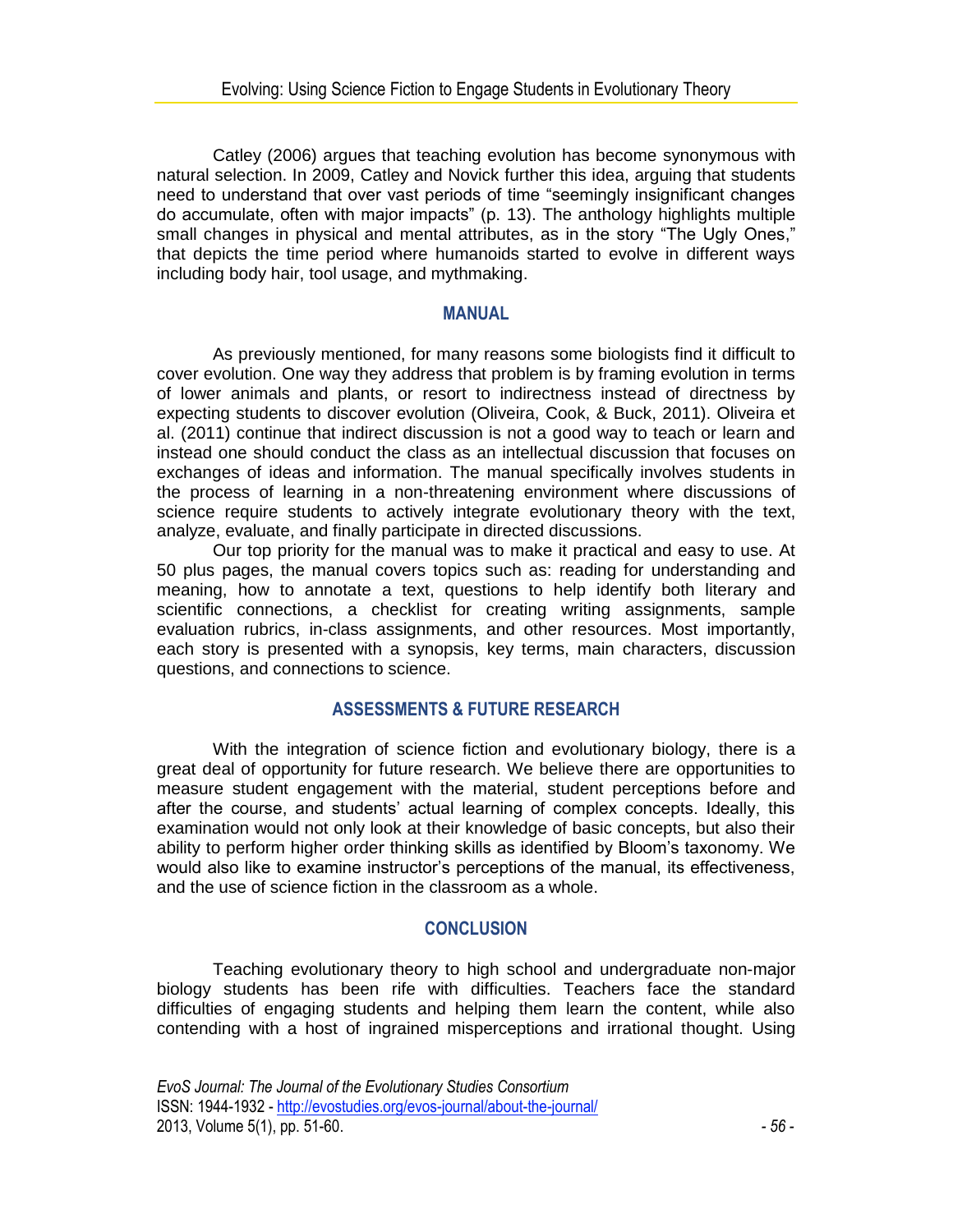science fiction to teach evolutionary biology in the classroom may alleviate and address many of those concerns for teachers and allow students an opportunity to engage without feeling that their personal values are being attacked. We believe the discussion and learning that can occur will make a significant impact on the students and their perceptions of evolution. The public and private partnership with the publisher increases the likelihood of cross-promotion, thus increasing the utilization of materials. Ideally, this partnership ultimately educates students concerning evolutionary biology.

# **REFERENCES**

- Aloi, S. L., Garner, W. S., & Lusher, A. L. (2003). A framework for assessing general education in the majors. *The Journal of General Education*, *52*(4), 237-252. doi:10.1353/jge.2004.0009
- Alters, B. J., & Nelson, C. E. (2002). Perspective: Teaching evolution in higher education. *Evolution*, *56*, 1891-1901. Retrieved from www.ebscohost.com
- Arum, R., & Roksa, J. (2011). *Academically Adrift*. [Kindle]. Retrieved from www.amazon.com
- Asimov, I. (19*6*8, November). Try science fiction as a teaching aid. *The Physics Teacher*, 6(8), 416, 433. Retrieved from http://tpt.aapt.org/resource/1/phteah/v6/ihttp://tpt.aapt.org/resource/1/phteah/ v6/i8
- Association of American Colleges and Universities. (2005). *The art and science of assessing general education outcomes and contemporary understandings of liberal education* [White paper]. Retrieved from Association of American Colleges and Universities: www.aacu.org
- Association of American Colleges and Universities. (2007). *College learning for the new global century: A report from the National Leadership Council for Liberal Education and America's Promise* [White paper]. Retrieved from Association of American Colleges and Universities: www.aacu.org
- Besterman, H., & Baggott la Velle, L. (2007, Spring). Using human evolution to teach evolutionary theory. *Journal of Biological Education*, *41*(2), 76-81. Retrieved from www.ebscohost.com
- Bixler, A. (2007, Aug). Teaching evolution with the aid of science fiction. *The American Biology Teacher*, *69*(6), 337-340. Retrieved from www.jstor.org
- Blaich, C., & Wise, K. (2011). *From gathering to using assessment results: Lessons from the Wabash National Study* (Occasional Paper #8). Retrieved from National Institute for Learning Outcomes Assessment: www.learningoutcomesassessment.org
- Bonwell, C. C., & Eisen, J. A. (1991). Active learning: Creating excitement in the classroom. *ERIC Digest*. Retrieved from http://www.oid.ucla.edu/about/units/tatp/old/lounge/pedagogy/downloads/acti ve-learning-eric.pdf
- Brem, S. K., Ramney, M., & Schindel, J. (2003, March). Perceived consequences of evolution: College students perceive negative personal and social impact in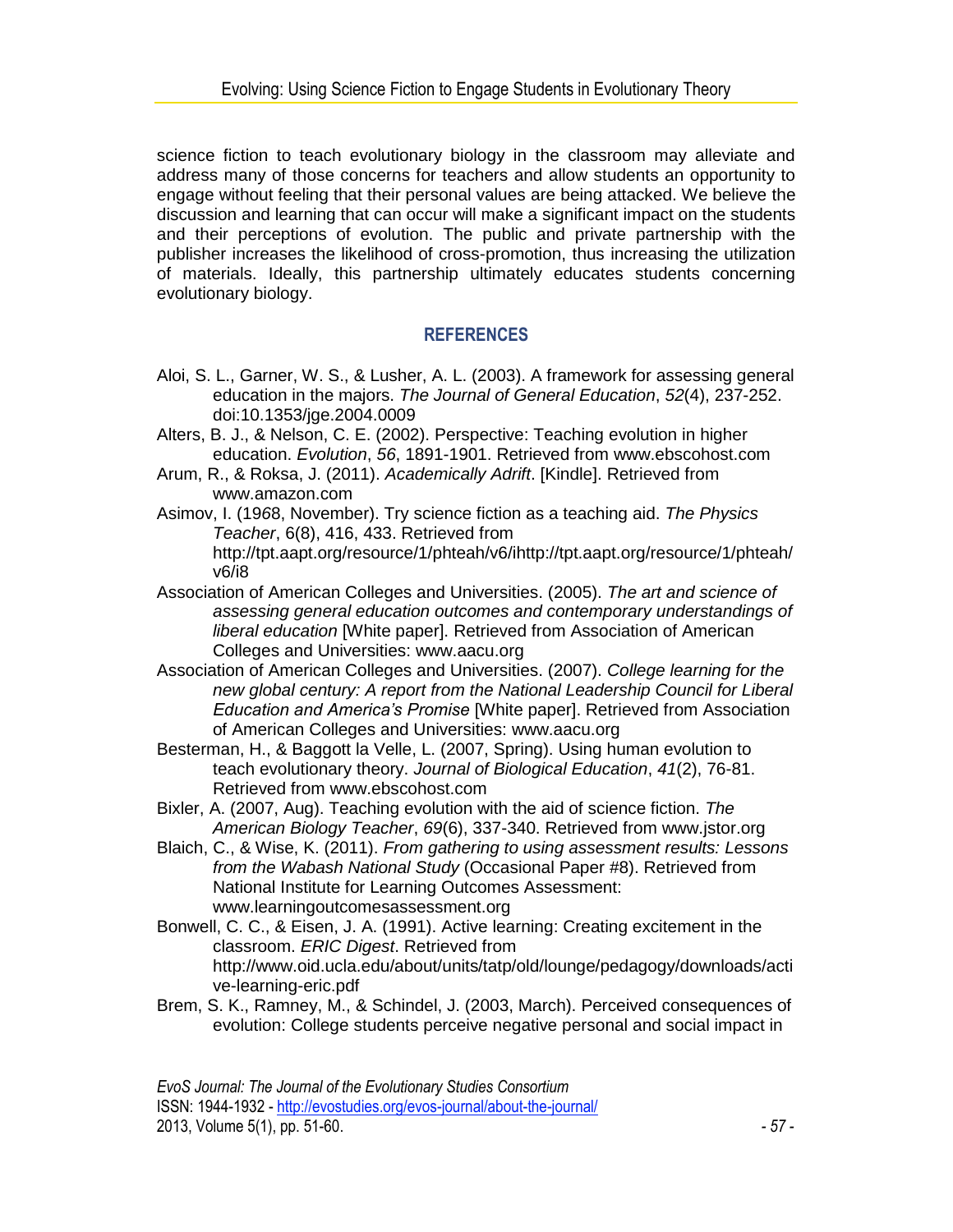evolutionary theory. *Science Education*, *87*(2), 181-206. Retrieved from www.ebscohost.com

- Brinkley, A. (2009). Half a mind is a terrible thing to waste. Retrieved from http://www.thedailybeast.com/newsweek/2009/11/13/half-a-mind-is-aterrible-thing-to-waste.html
- Brint, S., Proctor, K., Murphy, S. P., Turk-Bicakci, L., & Hanneman, R. A. (2009, November/December). General education models: Continuity and change in the U.S. undergraduate curriculum, 1975–2000. *The Journal of Higher Education*, *80*(6), 605-642. doi:10.1353/jhe.0.0071
- Catley, C. M. (2006). Darwin's missing link—a novel paradigm for evolution education. *Science Education*, *90*(5), 767-783. Retrieved from www.eric.ed.gov
- Catley, K. M., & Novick, L. R. (2009). Digging deep: Exploring college students' knowledge of macroevolutionary time. *Journal of Research in Science Teaching*, *48*(3), 311-332. Retrieved from www.eric.ed.gov
- Cole, A., & De Maio, J. (2009). What we learned about our assessment program that has nothing to do with student learning outcomes. *Journal of Political Science Education*, *5*, 294-314. http://dx.doi.org/10.1080/15512160903253368
- Czerneda, J. E. (2006, February). Incorporating science fiction reading in the science classroom. *The Science Teacher*, 38-42. Retrieved from www.ebscohost.com
- Dubek, L. W., Bruce, M. H., Schmeckler, J. S., Moshier, S. E., & Boss, J. E. (1990, May). Science fiction aids science teaching. *The Physics Teacher*, *28*, 316- 318. Retrieved from www.ebscohost.com
- Finch, S. (2000). Dispatches from the trenches: science fiction in the classroom. *Extrapolation*, *41*(1), 28-35. Retrieved from www.ebscohost.com
- Fink, L. D. (2003). *Creating significant learning experiences: An integrated approach to designing college courses*. San Francisco, CA: Jossey-Bass.
- Finley, A. (2012, August 2). *What works for student learning?* [White Paper]. Retrieved from Teagle Foundation: http://www.teaglefoundation.org/
- Gaff, J. G. (1983). *General education today: A critical analysis of controversies, practices, and reforms*. San Francisco, CA: Jossey-Bass.
- Gottschall, J. (n.d.). Why storytelling is the ultimate weapon . Retrieved from http://www.fastcocreate.com/1680581/why-storytelling-is-the-ultimateweapon
- Green, M., & Brock, T. (2002). In the mind's eye: Transportation-imagery model of narrative persuasion. In T. C. Brock, & M. C. Green, *Narrative impact: Social and cognitive foundations* (pp. 315-342). Mahwah, NJ: Lawrence Erlbaum Associates.
- Gruber, P. (2011). *Tell to win: Connect, persuade, and triumph with the hidden power of story*. New York, NY: Crown Publishing Group.
- Hart Research Associates. (2009, May). *Trends and emerging practices in general education* [Survey Report]. Retrieved from American Association of Colleges and Universities: www.aacu.org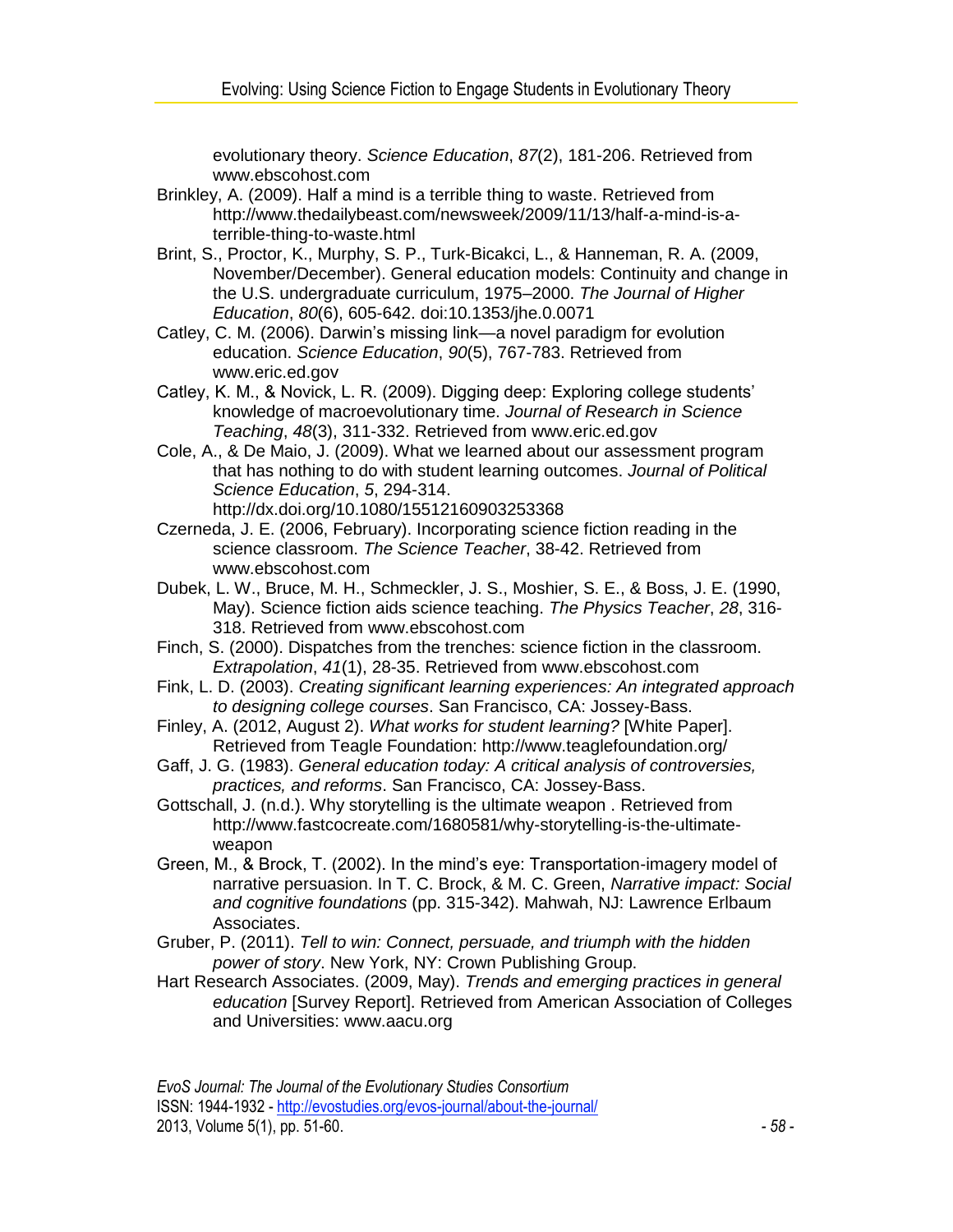- Hoffmaster, S. (1986). Pseudoscience--Teaching by counterexample. Journal *Of College Science Teaching*, *15*(5), 432-436. Retrieved from http://www.eric.ed.gov/
- Iqbal, H. M., Azam, S., & Abiodullah, M. (2009, June). Using assessment for improving students learning: Analysis of university teachers' practices. *Bulletin of Education and Research*, *31*(1), 47-59. Retrieved from www.eric.ed.gov
- Jorg, T. (2009). Thinking in complexity about learning and education: A programmatic view. *Complicity: An International Journal of Complexity and Education*, *6*(1), 1-22. Retrieved from www.ebscohost.com

Klien, J. (1996). *Crossing boundaries: Knowledge, disciplinarities, and interdisciplinarities*. Charlottesville, VA: University of Virginia Press.

Kockelmans, J. (Ed.). (1979). Interdisciplinary education and humanistic aspiration: A critical reflection. *Interdisciplinarity and Higher Education* (pp. 224-243). University Park, PA: The Pennsylvania State University Press.

Kuh, G., & Ikenberry, S. (2009). *More than you think, less than we need: Learning outcomes assessment in American higher education* [White paper]. Retrieved from National Institute for Learning Outcomes Assessment: http://www.learningoutcomeassessment.org/NILOAsurveyresults09.htm

McKeachie, W. J., Lin, Y., & Strayer, J. (2002, March). Creationist vs evolutionary beliefs: Effects on learning biology. *The American Biology Teacher*, *64*(3), 189-192. Retrieved from www.jstor.org

Mehta, A. (2009). 'Neuroeducation' emerges as insights into brain development, learning abilities grow. Retrieved from http://www.dana.org/news/brainwork/detail.aspx?id=22372

Nelson-Laird, T. F., Niskode-Dossett, A. S., & Kuh, G. D. (2009). What general education courses contribute to essential learning outcomes. *Journal of General Education*, *58*(2), 65-84. http://dx.doi.org/10.1353/jge.0.0037

Newell, W. H. (2001). A theory of interdisciplinary studies. *Issues in Integrative Studies*, *19*, 1-25. Retrieved from http://www.units.muohio.edu/aisorg/pubs/issues/19\_Newell.pdf

Oliveira, A. W., Cook, K., & Buck, G. A. (2011, November). Framing evolution discussion intellectually. *Journal of Research in Science Teaching*, *48*(3), 257-280. Retrieved from www.ebscohost.com

Pierce, E. (2001, Dec). Science fiction and fantasy. *Voices from the Middle*, *9*(2), 74-77. Retrieved from www.eric.ed.gov

Position statement on interdisciplinary learning, Pre-K to grade 4. (1995). Retrieved from http://www.ncte.org/positions/statements/interdisclearnprek4

- Raham, G. (2004). *Teaching science fact with science fiction*. Portsmouth, NH: Teacher Ideas Press.
- Reynolds, E. T. (Ed.). (2009). *Origins: Tales of human evolution*. Overland Park, KS: Hadley Rille Books.
- Rocca, K. A. (2010, April). Student participation in the college classroom: An extended multidisciplinary literature review. *Communication Education*, *59*(2), 185-213. doi:10.1080/03634520903505936F